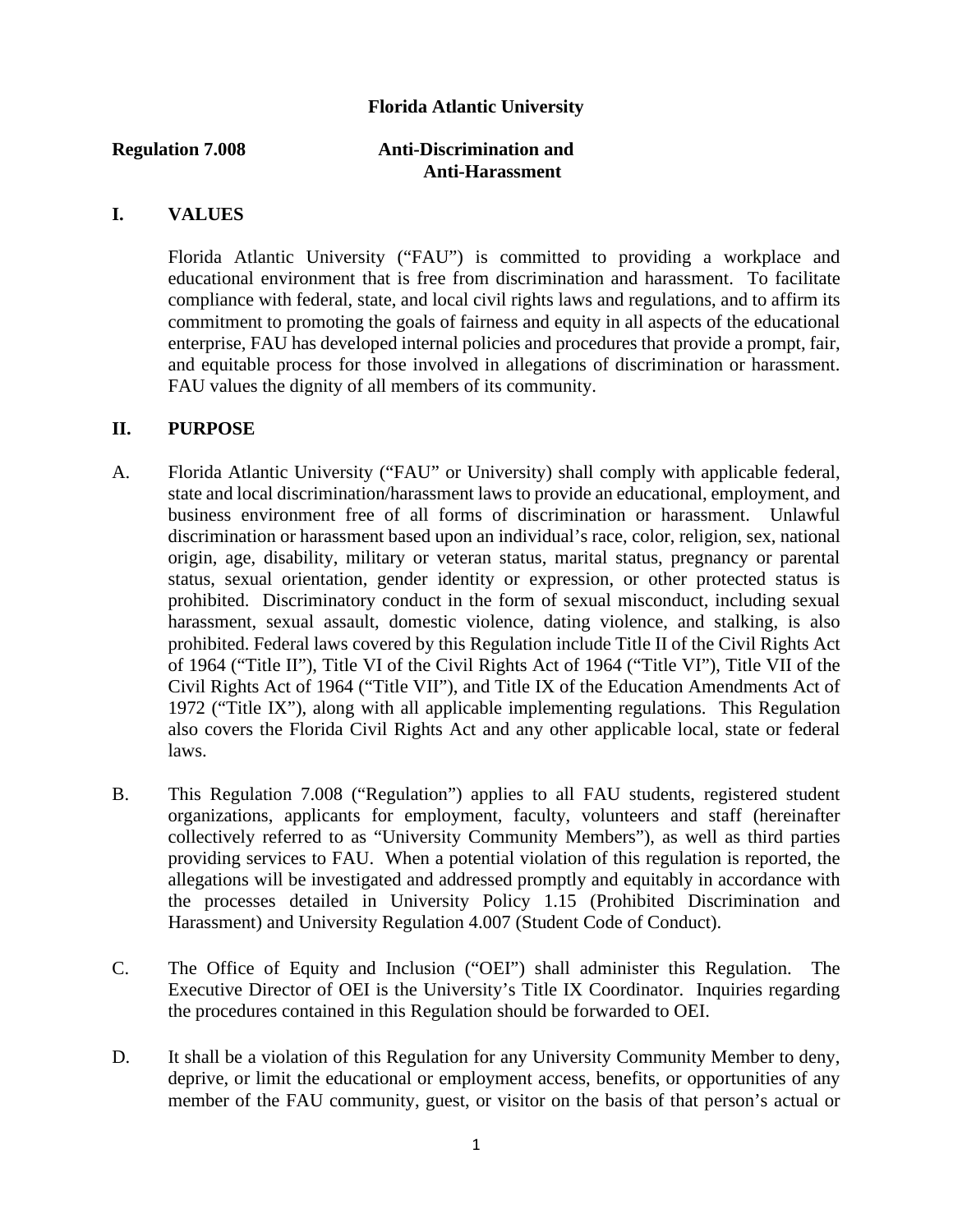perceived membership in a protected status as defined by law or University regulations and policies.

- E. Activities covered under this Regulation include, but are not limited to, all educational, athletic, cultural and social activities occurring on campus or sponsored by FAU, housing supplied by the University, and employment practices between the University and its employees.
- F. Those found to have violated any term, condition or provision of this Regulation will be subject to disciplinary action, up to and including suspension, expulsion, termination, or separation.
- G. This Regulation shall not be implemented in a manner that restricts or prohibits speech that is protected by the First Amendment or the principles of academic freedom.

# **III. REPORTING**

- **A.** OEI is responsible for administering the complaint and investigation process set forth in this Regulation.
	- 1. Any supervisory employee or other official who has the authority to institute corrective measures on behalf of the University who receives a report, observes or learns of an alleged violation of this Regulation has an absolute and unqualified duty to promptly report the conduct to OEI. Failure to report an alleged violation as required by this Regulation may result in disciplinary action up to and including separation or termination from employment.
	- 2. All employees in the University's K-12 programs are all considered officials with authority to institute corrective measures on behalf of the University for K-12 students and must report any claims of harassment, discrimination, or sexual misconduct to OEI.
	- 3. Reports or allegations of an alleged violation of this Regulation will be processed upon the filing of a written complaint with OEI, consistent with the requirements of University Policy 1.15. In cases where the person making an allegation that they have been subjected to conduct that violates this regulation ("Complainant"), chooses not to file a formal complaint, OEI will take any action it deems necessary and permissible pursuant to applicable law or regulations to attempt to address the situation or prevent further concerns. Such action may include informing the alleged offender ("Respondent") or their supervisor of the potential violation and suggesting behavioral modifications (if necessary).
	- 4. The OEI and Title IX Coordinator contact information is provided below. Any person may report allegations of harassment, discrimination, or sexual misconduct in person, via telephone, or online at FAU.edu/report.

Office of Equity and Inclusion Florida Atlantic University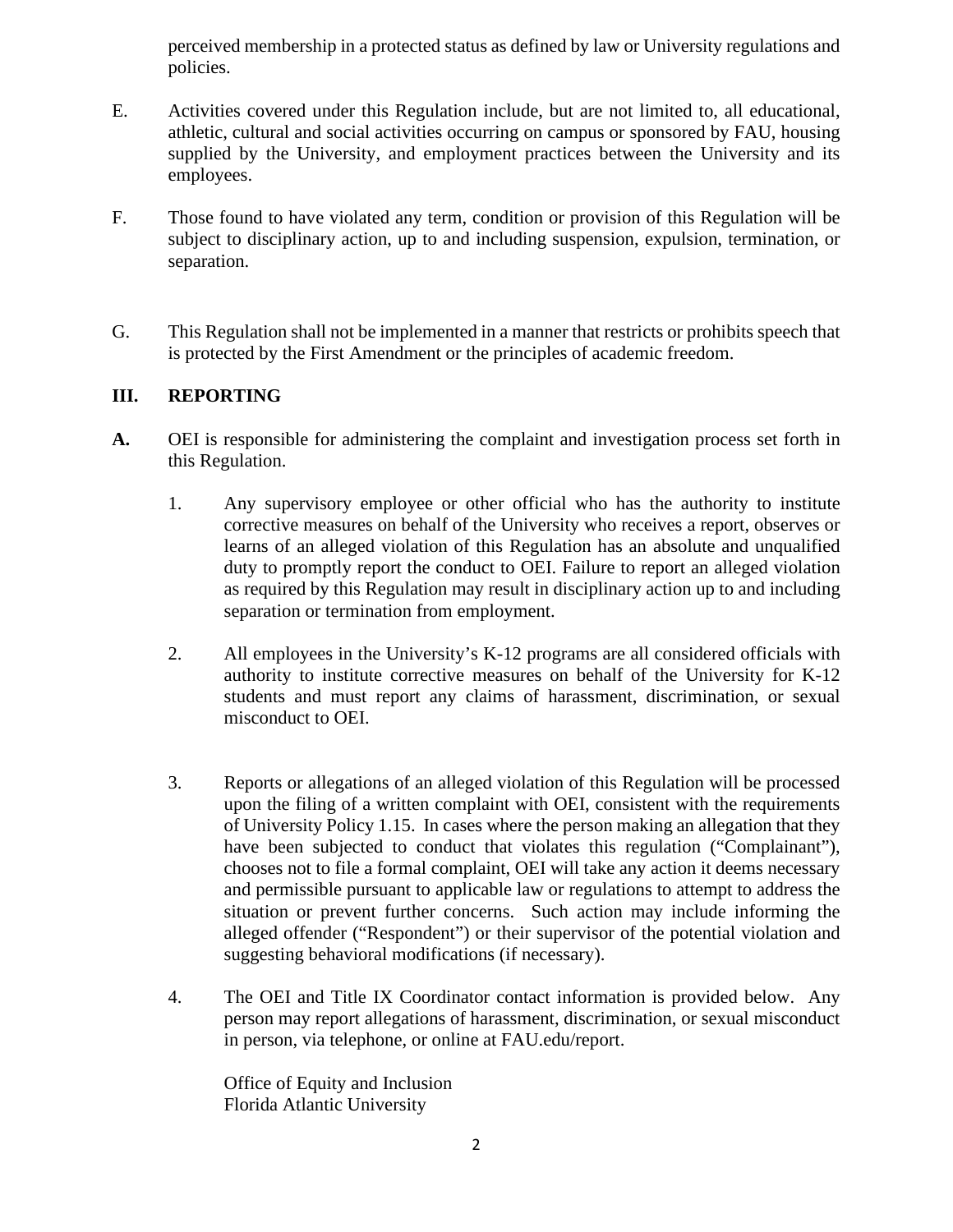Administration Building 777 Glades Road, Room 265 Boca Raton, Florida 33431-0991 dkamm@fau.edu <http://www.fau.edu/oei/> (561) 297-3004

**B.** Any University employee or applicant who believes they have been harassed, discriminated or retaliated against in violation of this Regulation should report the facts and circumstances thereof to OEI, or in the alternative, may report to the appropriate supervisory employee or other official who has the authority to institute corrective measures on behalf of the University, including the appropriate Vice President or Provost, College Dean, or the Director of Human Resources, who in turn must notify the Executive Director.

Any student who believes they have been harassed or discriminated against in violation of this Regulation should report the facts and circumstances thereof to OEI, or in the alternative, may report to another official who has the authority to institute corrective measures on behalf of the University, including the appropriate University Vice President or Provost, the Dean of Students, the Dean of their College, or to their Department Head, who in turn must notify the Executive Director.

- **C.** A complaint of discrimination or harassment not related to Title IX must be filed with OEI within one-hundred eighty (180) calendar days of the alleged act(s) of discrimination or harassment. OEI may process an alleged violation outside of this time limitation in the discretion of the Executive Director. The filing of a complaint under this Regulation is independent and does not preclude the Complainant from also filing a complaint with federal, state or local enforcement agencies. The filing of a complaint with OEI does not constitute a filing with, or have any effect on the filing time limitations of those external agencies. All Complainants are advised to contact these external agencies directly to learn the filing deadlines and procedures for each agency. Contact information for these agencies is available from the OEI office.
- **D.** All complaints should contain the name of the reporting party and state the nature of the act(s) complained of, including such details as the name of the alleged offender and the  $date(s)$  or approximate date(s) on which the offending act(s) occurred, the name(s) of any witnesses, and the desired resolution(s). Any portion of a complaint file that is exempt from public disclosure under the Florida Public Records law shall remain confidential to the extent permitted by law.

# **IV. INVESTIGATION**

**A.** OEIshall investigate all complaints, as permitted or required by law, which contain enough information to substantiate investigation and allege prohibited discrimination or harassment. The investigation may include, but shall not be limited to, interviewing the involved parties and any relevant witnesses. Each party shall have an equitable opportunity to present the names and contact details of witnesses and other relevant evidence. Upon completion of the investigation, a final investigation report shall be prepared which